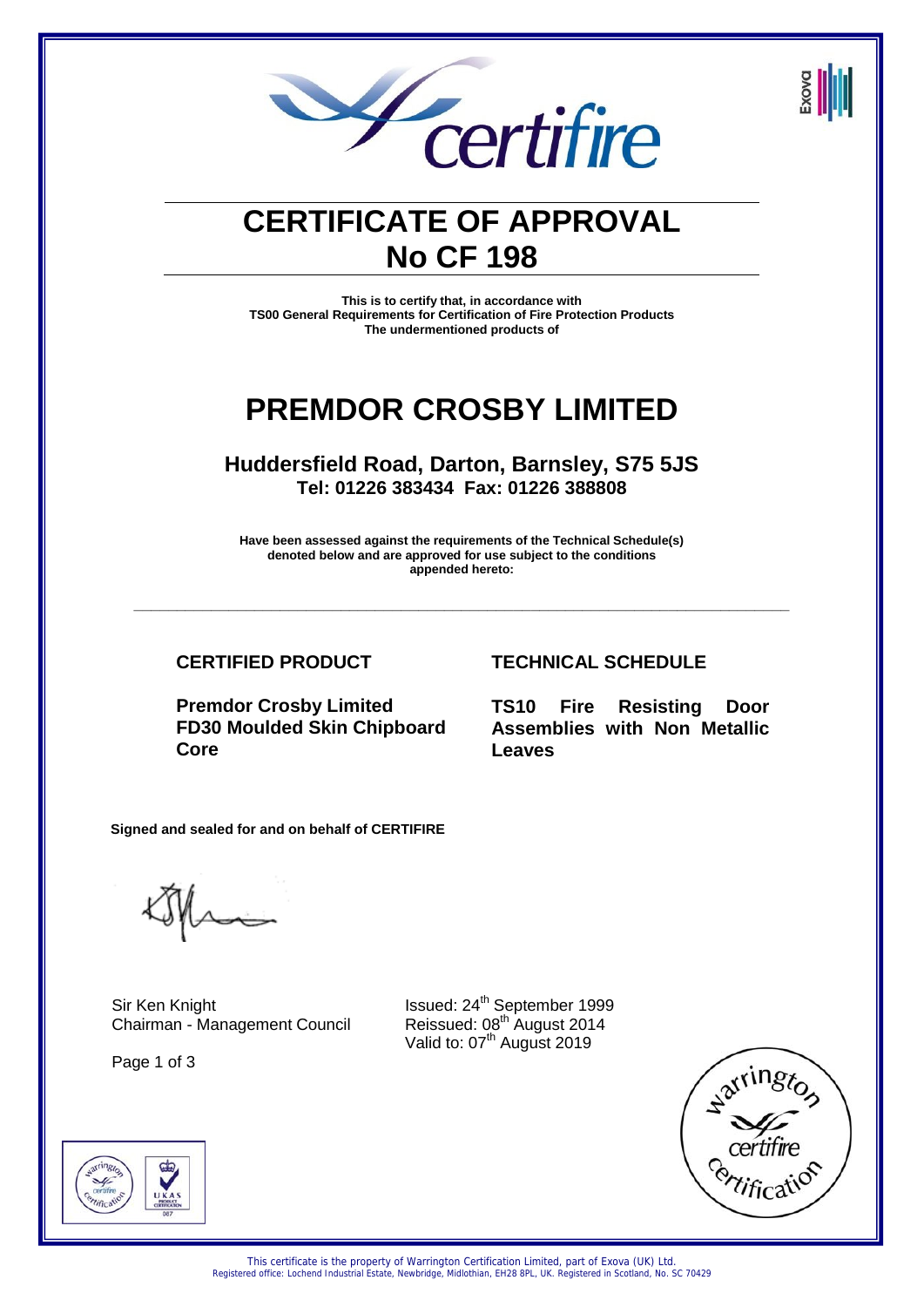

# **CERTIFICATE No CF 198 PREMDOR CROSBY LIMITED**

# **PREMDOR CROSBY LIMITED - FD30 MOULDED SKIN CHIPBOARD CORE**

- 1. This approval relates to the use of the above doorsets in providing fire resistance of 30 minutes integrity and 30 minutes insulation (if incorporating not more than 20% of uninsulating glass) as defined in BS 476: Part 22: 1987. Subject to the undermentioned conditions, the doors would be expected to meet the relevant requirements of BS 5588 for FD30 doorsets when used in accordance with the provisions therein.
- 2. This certification is designed to demonstrate compliance of the product or system specifically with Approved Document B (England and Wales), Section 2 of the Technical Standards (Scotland), Technical Booklet E (N. Ireland). If compliance is required to other regulatory or guidance documents there may be additional considerations or conflict to be taken into account.'
- 3. The doors are approved on the basis of:
	- i) Initial type testing
	- ii) Audit testing at the frequency specified in TS10
	- iii) A design appraisal against TS10
	- iv) Certification of quality management system to ISO 9001: 2008.
	- v) Inspection and surveillance of factory production control
- 4. The doorsets comprise door leaves with an extruded chipboard core within a softwood internal perimeter frame, for use with timber frames (code ITT FD30).
- 5. This approval is applicable to both complete doorsets and door leaves. Where the door is not supplied in a completely fitted form it is a condition of this approval that an agreed data sheet accompanies the product and is complied with in its entirety.
- 6. This approval is applicable to single-acting, single and double-leaf, latched and unlatched ITT doorsets at leaf dimensions up to those given in Table 1.
- 7. Hardware items, including closing devices and intumescent edge seals, shall be CERTIFIRE approved or otherwise as specified in the data sheet.
- 8. The doorsets shall be mechanically fixed to wall constructions having a fire resistance of at least 30 minutes.

Page 2 of 3 Signed

Issued: 24<sup>th</sup> September 1999 Revised: 08<sup>th</sup> August 2014 Valid to: 07<sup>th</sup> August 2019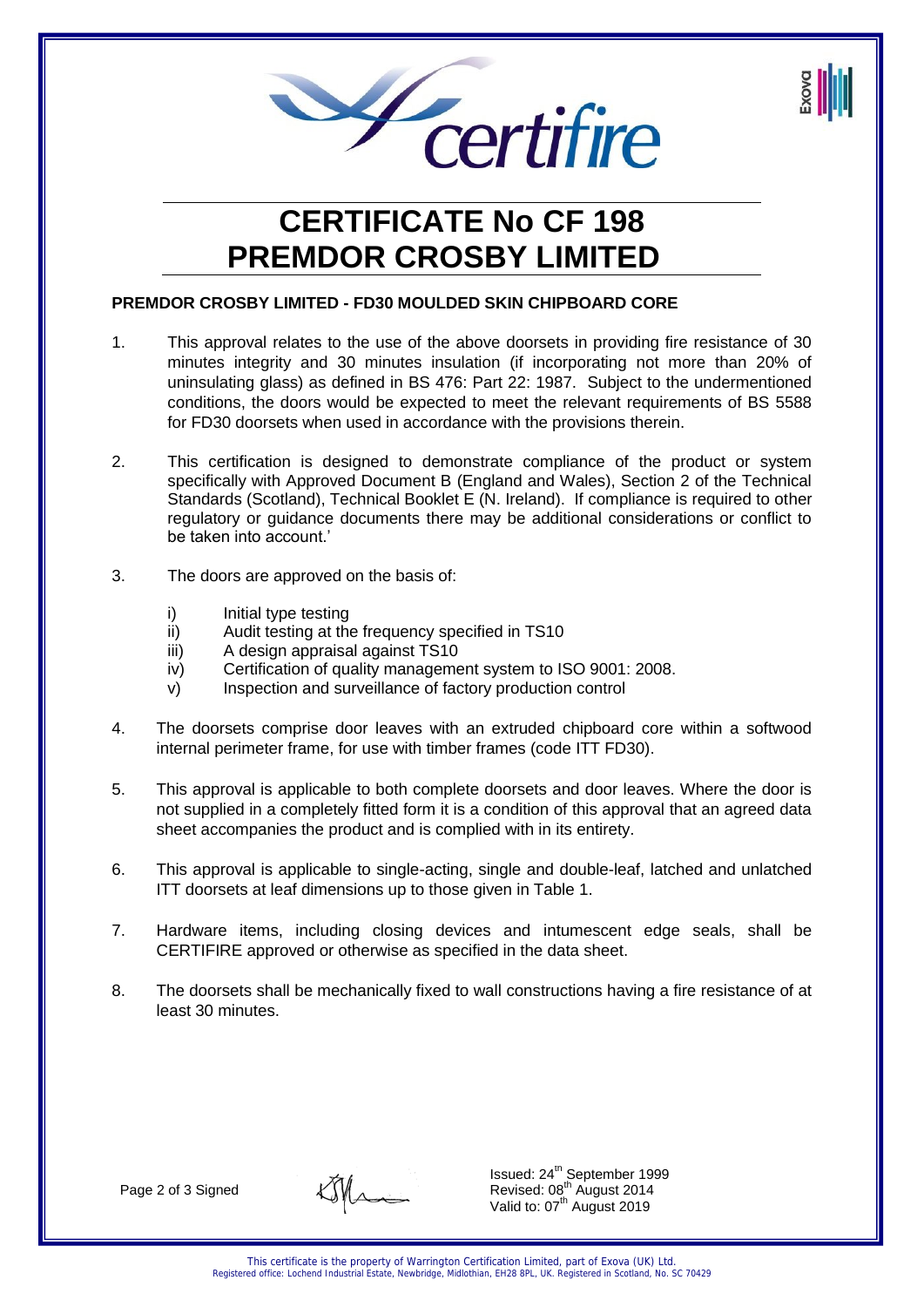

# **CERTIFICATE No CF 198 PREMDOR CROSBY LIMITED**

# **PREMDOR CROSBY LIMITED - FD30 MOULDED SKIN CHIPBOARD CORE**

| Configuration                                                    | <b>Maximum Height</b><br>(mm) | <b>Maximum Width</b><br>(mm) |
|------------------------------------------------------------------|-------------------------------|------------------------------|
| Single-acting, Single and Double-leaf<br>(latched and unlatched) | 2135                          | 926                          |

## **Table 1***.* **Maximum Permitted Door Leaf Dimensions**

- **Note:** Maximum permitted values at dimensions greater than specified on the headings may be determined graphically by linear interpolation (see Figure1) between the two data points for each configuration. Under no circumstances must either the maximum height or maximum width be exceeded without separate CERTIFIRE approval.
- 9. Labels to the BWF/CERTIFIRE design referencing Premdor Crosby Limited, CERTIFIRE and CERTIFIRE Ref. No. CF198 and FD30 fire resistance shall be affixed to each door in the prescribed position.
- 10. This approval relates to on going production. The product and/or its immediate packaging is identified with the manufacturer's name, the product name or number, the CERTIFIRE name and mark together with the CERTIFIRE Certificate number and application where appropriate.

Page 3 of 3 Signed

Issued: 24<sup>th</sup> September 1999 Revised: 08<sup>th</sup> August 2014 Valid to: 07<sup>th</sup> August 2019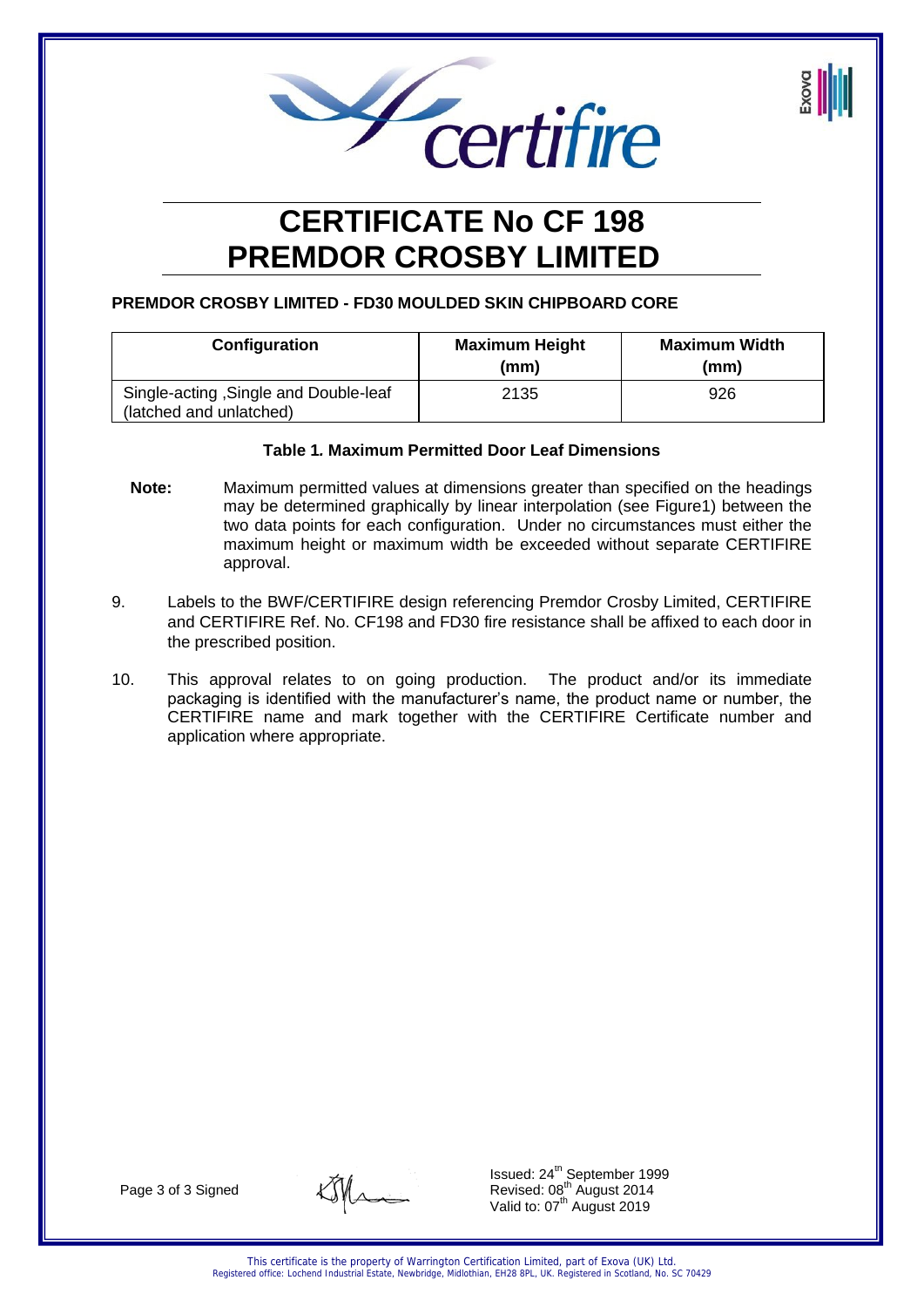### **PREMDOR CROSBY LIMITED FD30 MOULDED SKIN CHIPBOARD CORE - CF198 DATA SHEET**

#### **1. General**

This door leaf has been fire tested and is certified by CERTIFIRE as being capable of providing fire resistance of 30 minutes integrity and 30 minutes insulation (if incorporating not more than 20% of uninsulating glass) as defined in BS 476: Part 22: 1987, when installed in accordance with the following conditions. Subject to these, the door would be expected to meet the relevant requirements of BS 5588 for FD 30 doorsets when used in accordance with the provisions therein.

In recognition of this, the leaf carries a prefixed label on the top or hanging edge of the door, issued under the terms of the British Woodworking Federation - CERTIFIRE scheme. This label uniquely identifies the door leaf, the manufacture of which complies with BS ISO: 9001: 2000 for quality systems and is subject to on-going surveillance. **This label shall not be removed.**

It is emphasised that the certification is conditional upon the following instructions being complied with in their entirety. **Failure to do so will invalidate this approval and may jeopardise the fire performance of the door.** Door assemblies supplied pre-fitted with components by Premdor Crosby Limited may be considered to meet the requirements in respect of those items.

#### **2. Door Leaf Dimensions**

This leaf may be used in single-acting, single and double-leaf, latched and unlatched ITT doorsets at leaf dimensions up to 2135 mm high by 926 mm wide.

#### **3. Door Frame**

To be any of the following:-

| Softwood or Hardwood             | i) Density:<br>ii) Dimensions:<br>iii) Door Stop: | 450 kg/ $m^3$ minimum.<br>67 mm by 28 mm minimum.<br>12 mm - pinned, screwed or rebated from solid                            |
|----------------------------------|---------------------------------------------------|-------------------------------------------------------------------------------------------------------------------------------|
| <b>Medium Density Fibreboard</b> | i) Density:<br>ii) Dimensions:<br>iii) Door Stop: | 700 kg/m <sup>3</sup> min.<br>77 mm by 18 mm min.<br>12 mm - deep pinned, screwed or rebated from<br>solid                    |
| Jointing:                        |                                                   | Butt joints, mortice and tenon, mitred or half lapped joints with the<br>head screw fixed to the jambs using two steel screws |
| Door to frame gaps:              | doorsets                                          | Not to exceed 4 mm except at threshold where up to 10 mm is<br>permitted and 3.5 mm at the meeting stiles of double-leaf      |

#### **Alternative Framing - Speed Set Framing System**

The 'Speed Set' system comprises sixteen polypropylene clips, eight on one face and eight on the opposite face of an MDF door frame. The frame is screw fixed via the clips into the face of the supporting construction. The clips are masked with MDF architraves. The gap between the door frame and the supporting wall must be tightly packed to full depth with mineral fibre.

Frame dimensions to be a minimum of 70 mm by 25 mm.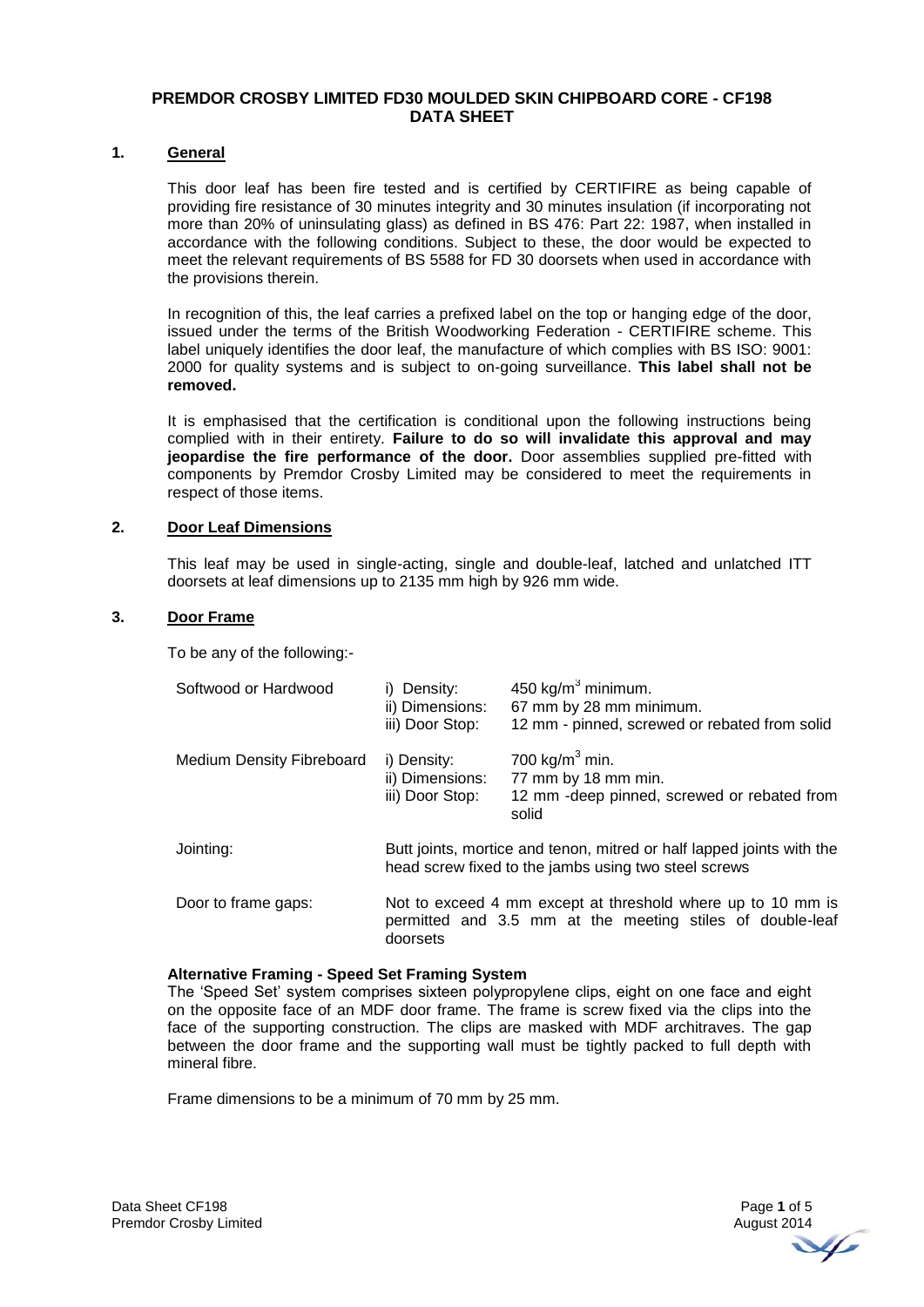# **4. Supporting Construction**

 The door assemblies are approved to be installed in brick, block, masonry, or timber or steel stud of minimum thickness 70 mm, providing at least 30 minutes fire resistance.

Doorsets installed within steel stud partition supporting constructions should follow the following installation specification:

- The steel studs supporting the door frame must have adequate timber bracing to ensure that they are stable in a fire.
- The steel stud manufacturer must be consulted for advice on this. Failing this, the steel studs that support the hinges and latch legs of the door frame must be braced floor to ceiling with timber at least 38mm thick by the width of the steel stud.
- The timber bracing must be firmly fixed to the floor and ceiling and the door frame must be firmly fixed to this timber bracing at least 4 points on each leg of the frame with steel fixings at a maximum 600mm centres.

## **5. Installation**

 The opening may be lined with softwood which shall be continuous and of minimum width, 85mm. Each door frame jamb to be fixed through to the wall at not less than four points with steel or nylon fixings at maximum 600 mm centres penetrating the wall to at least 50 mm. Architraves are optional with no restrictions on material, size or fixing. Doorsets shall be installed as stated in BS 8214 : 1990, Table 2.

Door leaves may be trimmed to fit the frame by the following maximum amounts:

| Stiles (each) | $10 \text{ mm}^*$ |
|---------------|-------------------|
| Top           | 3 mm              |
| <b>Bottom</b> | $10 \text{ mm}^*$ |

 Note that the maximum door to frame and door to threshold gaps specified shall not be exceeded nor shall the door edge fitted with the BWF-CERTIFIRE label be trimmed since removal of the label will invalidate the certification.

 \*only softwood stiles and/or rails may be trimmed to 10 mm. For homogeneous wood stiles/rails, maximum trimming allowed is 3 mm for stiles and 5 mm for bottom.

#### **6. Glazed Apertures**

| <b>Apertures:</b>    |                                                                                                                                                                                                             |
|----------------------|-------------------------------------------------------------------------------------------------------------------------------------------------------------------------------------------------------------|
| Dimensions:          | Area: 1.215m2<br>Height: 1719mm<br>Wide: 707mm                                                                                                                                                              |
|                      | or                                                                                                                                                                                                          |
|                      | Area: 0.73m2<br>Height: 1247mm<br>Wide: 812mm                                                                                                                                                               |
| Separation:          | 100 mm between apertures and leaf edge<br>80 mm between apertures and leaf edge for leaves<br>with a maximum width of 726 mm                                                                                |
| Number of apertures: | Any number of apertures may be included providing<br>the maximum area constraints and the minimum<br>separation requirements are satisfied. In double-leaf<br>doorsets, each leaf must be similarly glazed. |
|                      |                                                                                                                                                                                                             |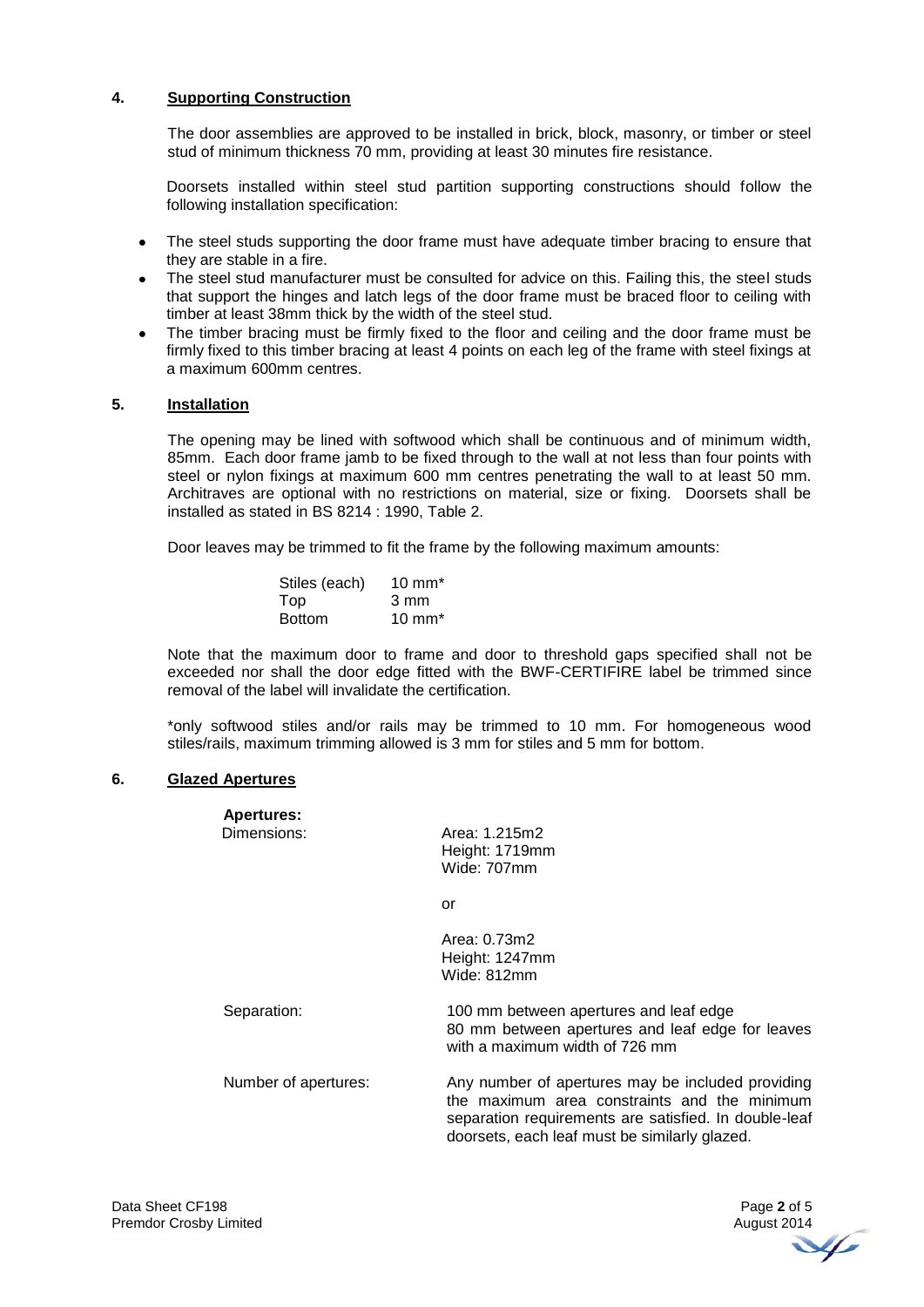## **Approved glazing systems:**

Any Certifire approved glazing system may be used, up to the maximum size allowed for the glazing system, or the maximum size allowed for the door within this CF, whichever is the smaller providing the installation details given in the appropriate certification documents are adhered to.

# **7. Intumescent Seals** -

CERTIFIRE approved intumescent seals (in accordance with TS35) are required to be fitted to these doors.

| <b>Doorset</b><br>Configuration                                                 | <b>Position</b>          | <b>Required Sizes of Lorient Polyproducts Ltd</b><br>LP2004, LP1504 & LP1004, PVC Encased<br>Intumescent Strips (1)(*)(#)                                                                                                                                  |
|---------------------------------------------------------------------------------|--------------------------|------------------------------------------------------------------------------------------------------------------------------------------------------------------------------------------------------------------------------------------------------------|
| Single-acting<br>Single-leaf<br>doorsets fitted into<br>timber or MDF<br>frames | Head &<br>vertical edges | 1 off. 15 mm by 4 mm thick                                                                                                                                                                                                                                 |
| Single-acting<br>double leaf<br>doorsets fitted into<br>timber or MDF<br>frames | Head &<br>hanging edges  | 1 off. 15 mm by 4 mm thick fitted into frame (head<br>and jambs)<br>&<br>1 off 10 mm by 4 mm fitted into head of leaf                                                                                                                                      |
|                                                                                 | Meeting edges            | 2 off. 10 mm by 4 mm thick or 1 off 20 mm x 4mm<br>thick Interdens or Palusol based strips (strips may be<br>fitted into one leaf only, strips should not oppose<br>each other, for rebated edges one strip positioned in<br>the rebate to each leaf edge) |

(1)All seals exposed unless stated. For sizes of other CERTIFIRE approved seals, refer to relevant CERTIFIRE approval.

\* Including PVC sheaf within nominal dimensions.

Seals may be fitted into door leaf or frame unless specifically stated otherwise

## **8. Hinges**

Hinges shall be CE marked for use on fire resisting timber doors, in addition to the specifications below:

| Number:            | 3 hinges per leaf                                                          |                                                               |
|--------------------|----------------------------------------------------------------------------|---------------------------------------------------------------|
| Type:              | Steel, Phosphor bronze or brass butt, journal supported and fixed pin. Any |                                                               |
|                    |                                                                            | washers or ball bearings to be of phosphor bronze or steel.   |
| <b>Positions</b>   | Upper Hinge:                                                               | 200 mm (-0mm/+50 mm) from top edge of leaf                    |
| (measured from     | Bottom Hinge:                                                              | 200 mm (-50mm/+75mm) from bottom edge of leaf                 |
| centre of hinges): | Middle Hinge:                                                              | may be positioned at any position from mid-height of door to  |
|                    |                                                                            | a minimum of 200 mm from top hinge position                   |
| Dimensions:        | i) Blade height:                                                           | 100 mm (+20 - 10 mm)                                          |
|                    | ii) Blade width:                                                           | 30 mm $(\pm 3$ mm)                                            |
|                    | iii) Blade thickness:                                                      | 3 mm ( $\pm$ 0.5 mm)                                          |
|                    | iv) Knuckle dia.:                                                          | 13 mm $(\pm 1$ mm)                                            |
| Fixings:           |                                                                            | 4 No. steel screws (min.) no smaller than No.8 by 32 mm long, |

## **Speedset/Doorkit Hinge Specifications**

Doorsets may be fitted with hinges, CE marked for use on fire resisting timber doors with the following specification:

Number: 3 hinges per door

Type: Steel construction, fixed pin.

Data Sheet CF198 Premdor Crosby Limited

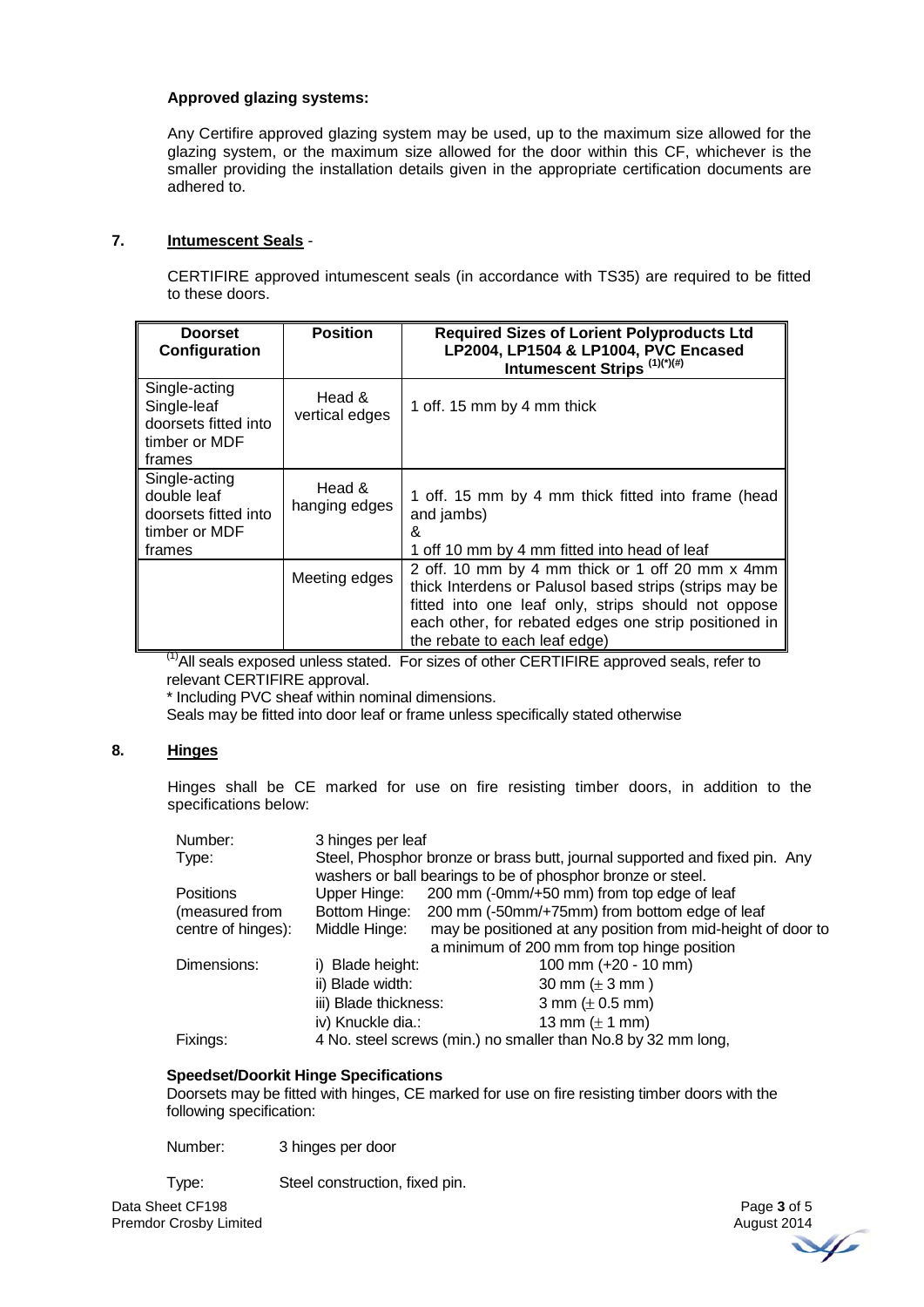Position: 200mm (+/- 50mm) from top and bottom of door and mid-height (measured from centre line of hinge)

Dimensions: Blade height, frame blade 65mm +/- 2mm – door blade 55mm +/- 2mm Blade width, frame blade 32mm+/- 2mm – door blade 43mm +/- 2mm Blade thickness, frame blade 3mm +/- 0.5mm – door blade 2.5mm to 6.5mm Knuckle diameter 12.5mm +/- 1mm

Fixings: 3 screws per blade (min) no smaller than 4mmx40mm into door leaf and 4mm x 25mm into frame.

Door Frame : minimum MDF door frame thickness to be 18 mm for all door options

#### **9. Latches**

Where fitted, latches shall be CE marked for use on fire resisting timber doors, in addition to the specification below:

Mortice type, automatic (sprung) latch bolt, cylinder rim night latches and knobsets.

| Max. case dimensions:   | 165 mm by 98 mm by 19 mm   |
|-------------------------|----------------------------|
| Max. forend dimensions: | 235 mm long by 25 mm wide. |
| Latch bolt material:    | Steel/brass                |

Intumescent door edge seals may be fully interrupted by the forend or keep of lock/latch.

Forends/keeps should be bedded on intumescent mastic OR both side faces of lockcase to be lined with 1 mm thick intumescent sheet material – minimum dimensions of sheet to be 30 mm wide by full height of lockcase.

Intumescent protection is not required for tubular latches.

# **10. Self Closing Devices**

All unlatched doorsets shall be fitted with a face fixed surface mounted or concealed overhead door closer. Not essential for fire performance if the doorset incorporates a latch and the leaf is in the closed and fully latched position. A self-closing device is however required to be fitted to satisfy fire regulations and if fitted shall be a CERTIFIRE approved product. **Note: closers with mechanical hold-open mechanisms are not permitted to be used.** 

Perko (R1/R2), Perkomatic (R85), AA45, AA45CP and 'IFN13-02' jamb mounted closers are permitted to be used with the above mentioned doorset references within the following constraints:

- i) On internal, single-leaf, single-acting, latched door assemblies
- ii) In single occupancy, domestic dwellings including on a door between an integral garage and the living accommodation
- iii) On internal doors ONLY within a single residence (flat) of multiple occupancy domestic dwellings
- iv) Use on individual entrance (flat entrance) doors and in common areas within multiple occupancy dwellings and flats and all industrial and commercial applications are expressly excluded.

**(1) Note: use of Perko (R1/R2), Perkomatic (R85), AA45, AA45CP and IFN13-02 closers are permitted on the basis that, when the door is latched shut, it will not detract from the fire performance of the door assembly in the event of a fire. The closing device is not CERTIFIRE approved and no claims are made or should be implied or inferred on the ability of the device to close and latch the door or in respect of its mechanical performance or durability.**